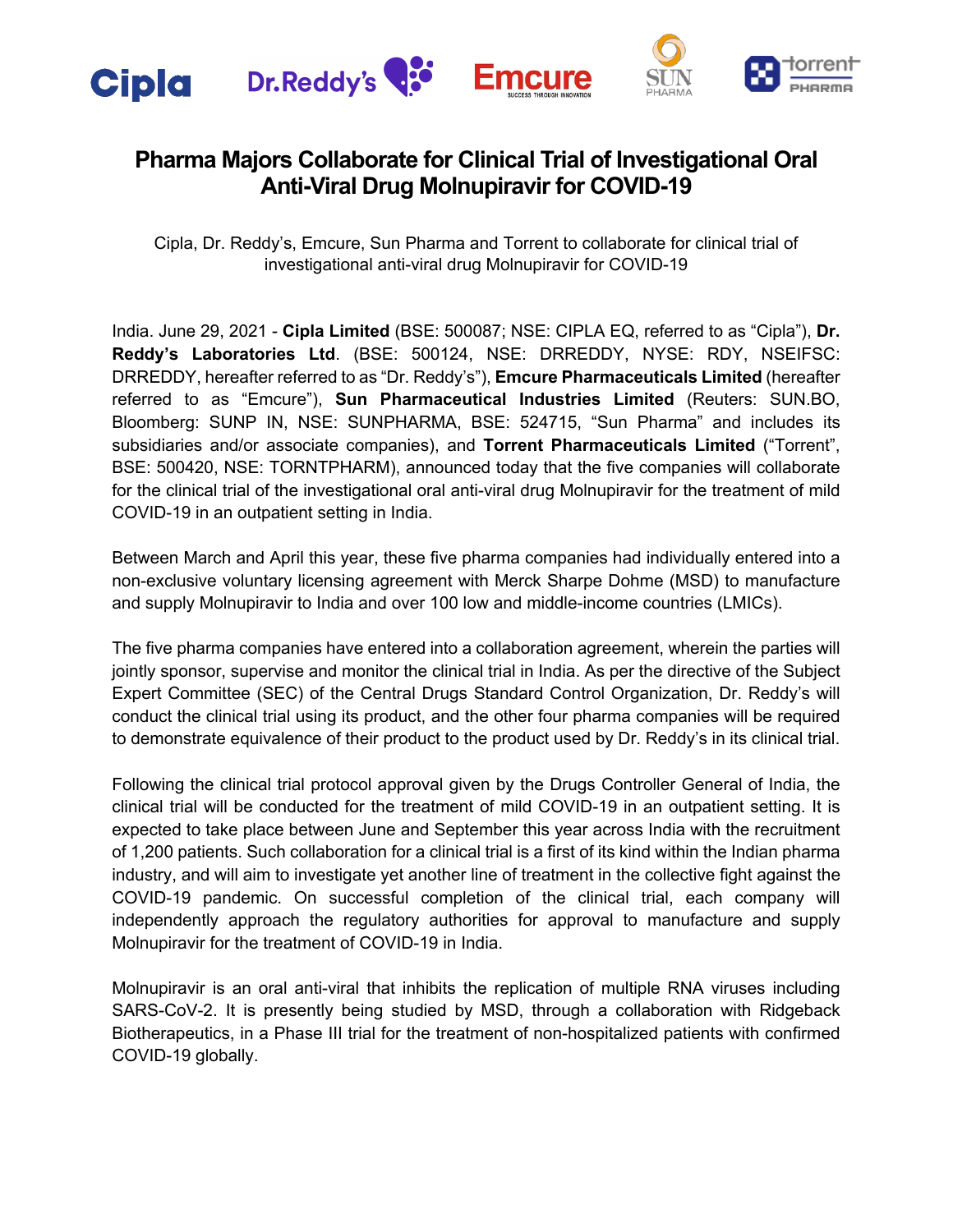









**About Cipla Limited**: Established in 1935, Cipla is a global pharmaceutical company focused on agile and sustainable growth, complex generics, and deepening portfolio in our home markets of India, South Africa, North America, and key regulated and emerging markets. Our strengths in the respiratory, anti-retroviral, urology, cardiology, anti-infective and CNS segments are well-known. Our 46 manufacturing sites around the world produce 50+ dosage forms and 1,500+ products using cutting-edge technology platforms to cater to our 80+ markets. Cipla is ranked 3<sup>rd</sup> largest in pharma in India (IQVIA MAT April' 21), 3<sup>rd</sup> largest in the pharma private market in South Africa (IQVIA MAT April 21), and is among the most dispensed generic players in the U.S. For over eight decades, making a difference to patients has inspired every aspect of Cipla's work. Our paradigm-changing offer of a triple anti-retroviral therapy in HIV/AIDS at less than a dollar a day in Africa in 2001 is widely acknowledged as having contributed to bringing inclusiveness, accessibility and affordability to the centre of the HIV movement. A responsible corporate citizen, Cipla's humanitarian approach to healthcare in pursuit of its purpose of 'Caring for Life' and deep-rooted community links wherever it is present make it a partner of choice to global health bodies, peers and all stakeholders. For more, please visit www.cipla.com, or click on Twitter, Facebook, LinkedIn.

**About Dr. Reddy's**: Dr. Reddy's Laboratories Ltd. (BSE: 500124, NSE: DRREDDY, NYSE: RDY, NSEIFSC: DRREDDY) is an integrated pharmaceutical company, committed to providing affordable and innovative medicines for healthier lives. Through its three businesses – Pharmaceutical Services & Active Ingredients, Global Generics and Proprietary Products – Dr. Reddy's offers a portfolio of products and services including APIs, custom pharmaceutical services, generics, biosimilars and differentiated formulations. Our major therapeutic areas of focus are gastrointestinal, cardiovascular, diabetology, oncology, pain management and dermatology. Dr. Reddy's operates in markets across the globe. Our major markets include – USA, India, Russia & CIS countries, and Europe. For more information, log on to: www.drreddys.com

**About Emcure Pharmaceuticals:** Established in 1981, Emcure Pharmaceuticals Ltd. (EPL) is one of India's leading pharmaceutical player headquartered in Pune with a global presence. Driven by technology and innovation, the company's mission has been to develop and deliver Effective Medicines to Cure patients, enabling them to lead healthier lives. Emcure develops and sells a wide range of branded and generic formulations, API and biotechnology products in over 70 markets. Emcure is ranked as the12th largest pharma company in India (AIOCD-AWACS MAT Mar '21) and the largest Indian pharma company in Canada. Emcure is a market leader in cardiac, gynaecology, bloodrelated, anti-infective and HIV antiviral therapy areas. Emcure is also developing India's first mRNA vaccine for the novel coronavirus using its in-house developed mRNA platform. To know more about Emcure, please visit: https://www.emcure.com

**About Sun Pharmaceutical Industries Limited (CIN - L24230GJ1993PLC019050)**: Sun Pharma is the world's fourth largest specialty generic pharmaceutical company and India's top pharmaceutical company. A vertically integrated business and a skilled team enables it to deliver high-quality products, trusted by customers and patients in over 100 countries across the world, at affordable prices. Its global presence is supported by manufacturing facilities spread across 6 continents and approved by multiple regulatory agencies, coupled with a multi-cultural workforce comprising over 50 nationalities. Sun Pharma fosters excellence through innovation supported by strong R&D capabilities across multiple R&D centers, with investments of approximately 6-7% of annual revenues in R&D. For further information, please visit www.sunpharma.com & follow us on Twitter @SunPharma\_Live.

**About Torrent Pharma:** Torrent Pharma, with annual revenues of more than Rs 8,000 crores, is the flagship Company of the Torrent Group, with group revenues of Rs 21,500 crores. It is ranked 8th in the Indian Pharmaceuticals Market and is amongst the Top 5 in the therapeutics segments of Cardiovascular (CV), Central Nervous System (CNS), and Vitamins Minerals Nutritionals (VMN). It is a specialty-focused company with 76% of its revenue in India from chronic & sub-chronic therapies. It has presence in 40 countries and is ranked No. 1 amongst the Indian pharma Companies in Brazil, Germany and Philippines. Torrent has 8 manufacturing facilities (7 in India & 1 in US), of which 5 are USFDA approved. With R&D as the backbone for its growth in domestic & overseas market, it has invested significantly in R&D capabilities with state-of-the-art R&D infrastructure employing around 700+ scientists. Please visit www.torrentpharma.com for more information.